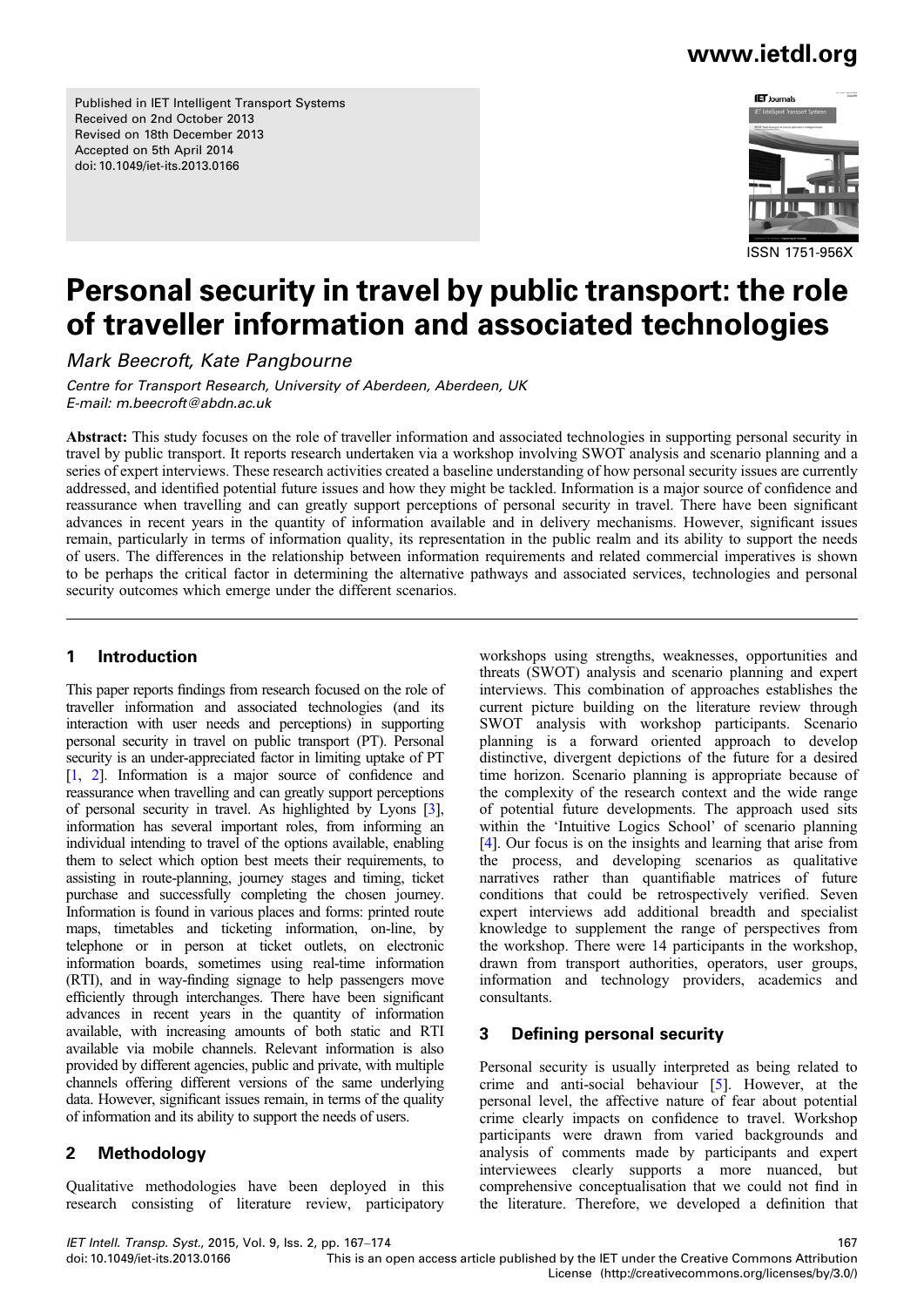embraces the various connotations of the term 'personal security' conveyed in various sources, and is true to the empirical data from the workshop and interviews. It is apparent that the concept of 'personal security' ought to comprise a combination of three aspects: threat to individuals from other people (e.g. crime, including terrorism, violence and theft or intimidating antisocial behaviour), safety issues having an individual impact (e.g. from vehicle accidents, slips and trips), and personal affective issues (confidence and attitude). This is a more user-centric perspective which recognises the critical importance of confidence when considering personal security in travel. This recognition was a direct result of the focus upon traveller information as information has been recognised as having a vital role in providing confidence to travel by PT, alleviating nervousness, easing uncertainty, providing reassurance and reducing perception of risk [[1,](#page-7-0) [5](#page-7-0), [6\]](#page-7-0).

Fig. 1 illustrates our conceptualisation of personal security. This incorporates several distinct, but overlapping, aspects. Thus, we have crime (and antisocial behaviour) as one factor, which overlaps with physical safety, by generating actual risks to health and safety arising from the consequences of crime and antisocial behaviour, such as direct physical injury from violence or indirect risks, such as from broken glass caused through vandalism. Crime also intersects with the more subjective notion of confidence, as cognitive discomfort arises from transport and public environments affected by crime and antisocial behaviour. The impact on confidence is not only based on factual knowledge of actual risk, but combines with individual characteristics and vulnerabilities, thus the more subjective fear of crime will impact on a traveller's sense of personal security. Similarly, safety and confidence also overlap through the impact of concern for safety, that is, fear of having an accident impacts on a traveller's confidence to undertake a journey. In many circumstances, this can become a generalised fear of the unknown, leading to self-imposed limitations on mobility.

## 4 SWOT analysis

SWOT analysis is a tool to support strategic planning [\[7](#page-7-0)]. It is used to enable groups and organisations to identify important



strategic factors, and structure them as the strengths and weaknesses of an organisation or sector, and the opportunities or threats in the environment [[8\]](#page-7-0). We have used it to draw out information from participants about the current travel information environment, and to uncover recognised issues. Results from SWOT analysis are usually presented in four quadrants. For presentation and explanation we divide these across two figures, counter-posing strengths against weaknesses and opportunities against threats to discuss a selection of participants' views.

Fig. [2](#page-2-0) summarises strengths and weaknesses. While participants agreed that there are many examples of operators providing high quality, innovative information, utilising technology to enable travellers to obtain RTI for journeys on single modes, and that this information does provide reassurance, they also highlighted that RTI to support inter-modal and complex journey planning is less well developed. This is reflected in an over-emphasis on modal, rather than journey information, focusing on times, departure and destination points when other types of information are also needed, such as how to find or navigate interchanges. Similarly, current information provision does not fully support journey adaptation after departure. Participants stated that current information provision is rarely simple or clear, whether delivered by high or low tech means. Incomplete/inconsistent information in a complex environment can leave users in a vulnerable position. Participants agreed that passengers derive more reassurance from RTI than more static forms of travel information, and this builds confidence in travel. Thus, RTI underpins an overall sense of personal security. or assurance, among PT users.

Provision of RTI in metropolitan areas is generally seen as good, although the travel experience can be unnecessarily uncertain as a result of the number of operators and complexity of fares, obscuring the clarity of the information that is provided. This impacts on convenience and confidence, interacting with a sense of personal security when confidence is low because of increased journey complexity. Participants did not feel that there is a direct correlation between information quality and population density or network size, but that variability in standards was the real problem. Users could not expect consistent standards and again this impacts on confidence to use PT where boundaries between providers are crossed, such as during long distance journeys. Participants also questioned the technological and cognitive accessibility of RTI for different societal groups, who have an uneven ability to access and understand information provided via the internet or on mobile devices. Participants stated that while we know that travellers want and value RTI, evaluation is not consistent, making it hard to prove a direct relationship between the information provision and patronage levels.

Some participants also highlighted the information campaigns aimed at crime prevention. While many of these are traditional poster-based campaigns, participants highlighted some innovations using SMS messages and social media, which appeared to be quite successful.

Fig. [3](#page-2-0) summarises opportunities and threats discussed in the workshop. Participants identified significant opportunities to provide effective information and improve the physical design and layout to enhance way-finding in complex PT environments. More innovations and wider uptake of mobile way-finding applications, consistent and Fig. 1 Conceptualising personal security issues in travel by PT clear signage, well-designed pedestrian routes around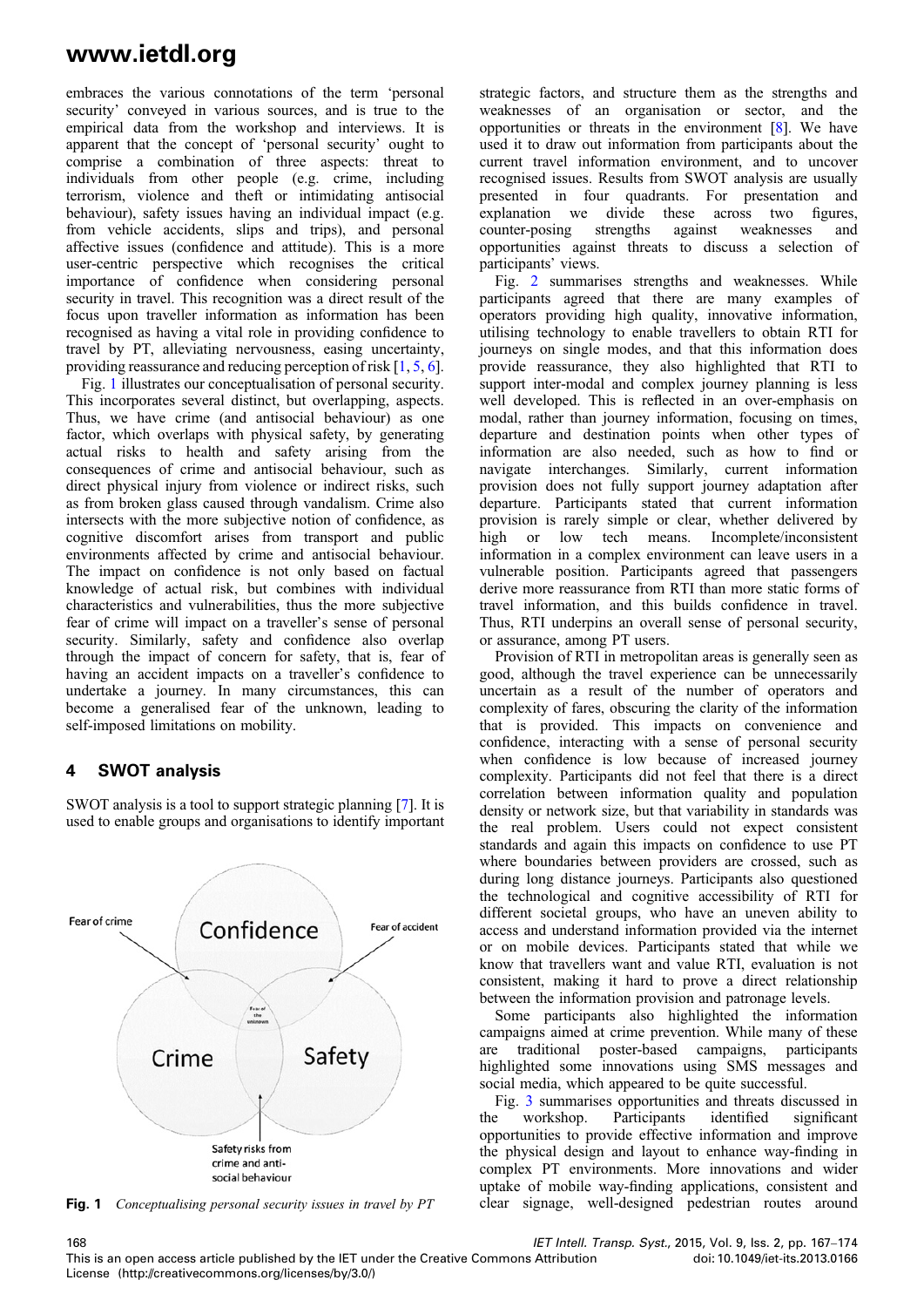<span id="page-2-0"></span>

| <b>Strengths</b>                                 | Weaknesses                                   |
|--------------------------------------------------|----------------------------------------------|
| High quality, innovative RTI<br>already<br>٠     | A lack of cross-modal RTI<br>$\bullet$       |
| exists                                           | Accessibility of RTI and other forms of<br>٠ |
| RTI is reassuring<br>٠                           | travel information                           |
| Cost-benefit<br>of<br>RTI<br>being<br>is         | Geographic differences in provision and<br>٠ |
| demonstrated                                     | consistency of RTI                           |
| Education<br>prevention<br>and<br>crime<br>٠     | Complex fares and networks makes             |
| initiatives do work                              | RTI provision more difficult                 |
| Successful<br>social<br>innovations<br>with<br>٠ | integration/coordination<br>Lack<br>of<br>٠  |
| media                                            | between data sources                         |
|                                                  | Responsive<br>technology<br>security<br>٠    |
|                                                  | feasible, but full enforcement is costly     |
|                                                  | Adapting journeys on the move<br>٠           |

Fig. 2 Strengths and weaknesses in information provision in relation to personal security

interchanges and to PT access points, and balancing commercial/social interaction and operational efficiency in interchanges and public spaces linked to PT are all key aspects that need to be addressed.

Participants linked way-finding to personal security through passenger confidence: knowledge of location and route or confidence in signage in unfamiliar areas reduces uncertainty about both the journey and personal security, making it more likely that passengers will be confident to make journeys on unfamiliar modes or routes. Part of an individual's perception of their personal security comes from confidence about their physical safety, which can extend to fear of slips or trips in public spaces or within vehicles, particularly for the elderly or disabled. Participants

| <b>Opportunities</b>                         | <b>Threats</b>                                |
|----------------------------------------------|-----------------------------------------------|
| Improved wayfinding with mobile apps         | High tech innovation could undermine          |
| Learn from existing good practice and<br>٠   | tech<br>information<br>provision<br>of<br>low |
| from other sectors, such as tourism          | when<br>customer<br>many<br>measures.         |
| Think of the whole journey from the<br>٠     | groups will continue to need them.            |
| customer perspective                         | Uncertainty<br>in<br>payment<br>for<br>and    |
| Open data<br>٠                               | ownership of data                             |
| Social media and crowd-sourcing              | Staff and training costs for operators to     |
| RTI<br>higher<br>Integrate<br>with<br>design | embrace social media                          |
| standards for interchange and public         | Intrusive securitisation of transport as a    |
| spaces                                       | result of extreme incidents                   |
| Improve management and provision of          | Unfundable higher expectations of RTI         |
| information during disruption                | More expensive PT increases social<br>٠       |
| Education about acceptable standards<br>٠    | inequity and reduces personal security        |
| of behaviour on PT.                          | Failure<br>address<br>to<br>erroneous         |
|                                              | perceptions of risk                           |
|                                              | Impact of increased disruption                |

Fig. 3 Opportunities and threats in information provision in relation to personal security

 $\overline{\phantom{a}}$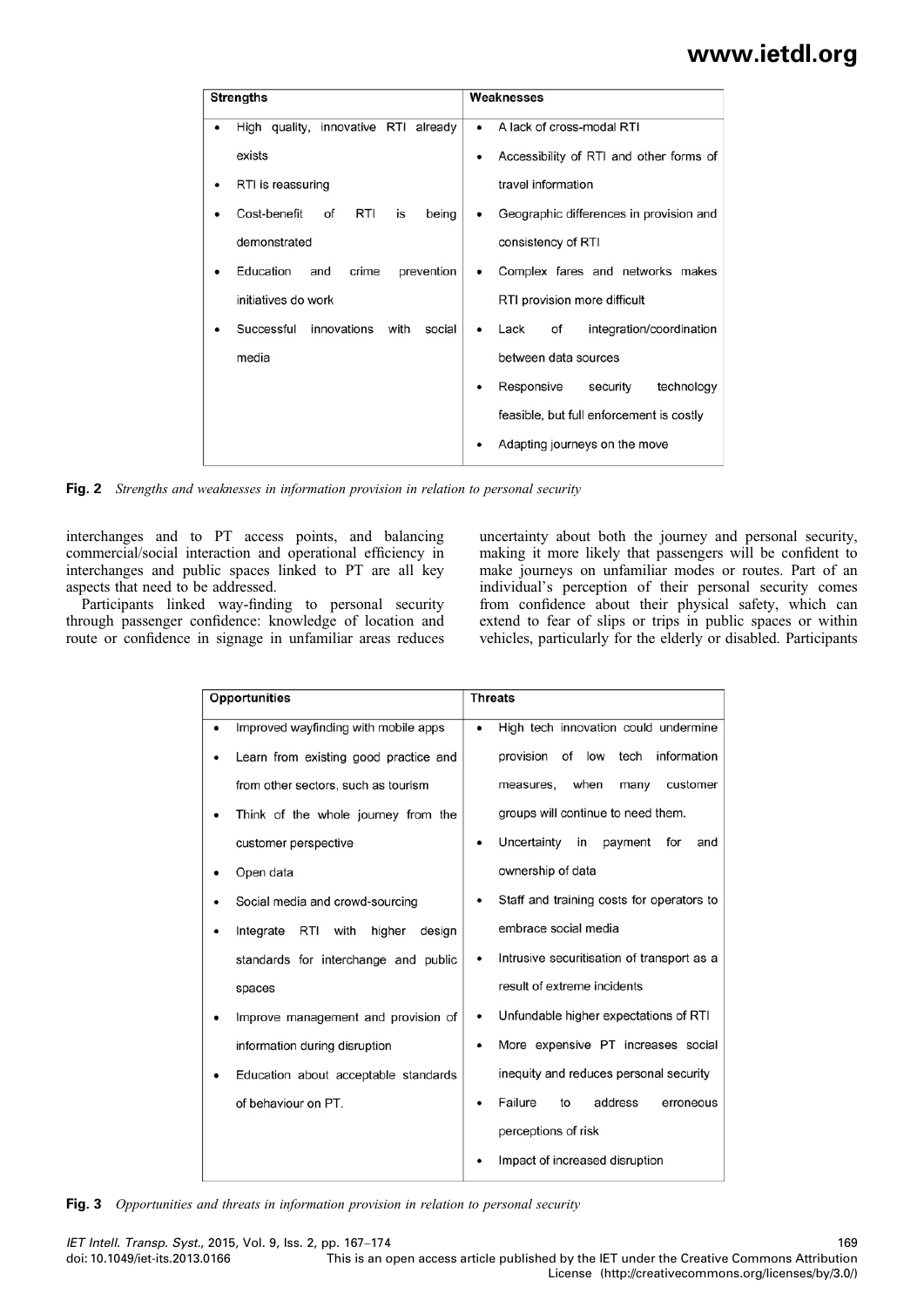strongly supported the idea that a well-maintained, clean and bright travel environment supports perceptions that anti-social and criminal behaviour is unlikely.

Access to data is key for RTI and there are a number of technology-fuelled developments from beyond ITS that could make a major contribution. These include the move towards making governmental data open access and the rapid growth in social media.

Information provision is already an important element in the regulatory framework for PT, but this can slow down some innovations. While the local transport authority has the legal responsibility, private providers and other stakeholders also produce information about the same services, often in different ways, which links back to the complexity discussion above. The increasing availability of Open Data raises new questions about who pays for the provision of data, develops applications based on it and benefits from new services based on it. There are other sources of data where ownership issues are unclear, such as personal data about individuals, their locations and activities. Users of social media are largely willing for the service provider to utilise information about them in return for a free service. However, as this field develops, attitudes may harden.

Social media has also increased opportunities for peer-to-peer and peer-to-operator information exchange about service problems in real time. This development is potentially disruptive, but offers exciting opportunities for innovation [\[9](#page-7-0)]. However, it requires new ways of thinking and a willingness to experiment. A number of examples of operators and information providers using social media can be found, giving opportunities for rapid detection and response to problems. However, all participants recognised that social media needs to be properly supported in terms of staffing and training to avoid poorly designed innovations becoming a threat to confidence in information and services, and to enable the information services to respond in a timely manner to inputs from the public. Participants highlighted a lack of practical and theoretical knowledge in this area.

Any increase in airport-style securitisation of PT environments in response to extreme incidents could have a negative impact on customer confidence. The impact of disruptive events on travel habits suggests passenger confidence quickly returns to normal levels, there was some suggestion that increasing security information messages causes groups to regard the environment as more, rather than less, risky.

Reflecting on the SWOT analysis, it is interesting to consider issues not raised by the participants. The ongoing rise of electromobility does have significant consequences for PT traveller information. In particular, the provision of information on location and availability of charging infrastructure will become an increasingly important concern and matching supply and demand effectively will determine whether this issue is an opportunity or becomes a threat.

The participants did not explicitly discuss some emerging ways of accessing information that are becoming increasingly important such as near field communication (although this is raised in the expert interviews), radio frequency identification and the concept of the 'Internet of Things'. However, issues regarding access to information through mobile platforms were discussed in a more generic way in the SWOT analysis. It is possible that participants considered that some of these technologies were really in

the domain of a parallel workshop to be held within the overarching project which was focused upon automation in transport. The scenario development which follows envisages a range of technological developments which relate to this broad area including biometrics and augmented reality.

It is surprising that the participants did not explicitly discuss the concept of 'big data' and its implications for traveller information. Certainly, data management, ownership, privacy and use were implicit themes underlying discussion in the SWOT analysis. These issues alongside the broader social and political consequences of ubiquitous data were given full coverage in the scenario planning activities that followed the SWOT analysis. This may suggest that participants viewed 'big data' as a nascent issue suited to more speculative forward thinking analytical approaches, rather than something which impacts on current practice.

### 5 Scenario planning

A wide range of existing scenarios were reviewed and the generic framework developed by Berkhout and Hertin [\[10\]](#page-7-0) for the UK Foresight Programme was selected, as this was intended to be adaptable to different sectors and areas of application. Four outline scenarios developed in this framework result from alternative assumptions regarding the interplay of key driving forces relating to societal values and governance, see Fig. [4.](#page-4-0) The scenario descriptions were derived from the generic framework, and keep the distinctive names from the source (World Markets, Global Responsibility, Local Stewardship and National Enterprise). They were given to participants as a starting point. For brevity, we have summarised the short descriptions as keywords in Fig. [4](#page-4-0). The participants worked in two groups to consider how provision for PT traveller information (with particular reference to issues of personal security) might develop in these four alternative scenarios generating material from which the following transport-focused narratives were developed.

### 5.1 World markets

Individuals ignore national and regional barriers as they strive for material wealth and mobility. International and long distance domestic travel increases. There is growth in demand for complex journey planning services. People value high quality services such as multi-lingual automatic translation for way-finding in unfamiliar environments. Innovation is initially spurred by the sharing of international best practice, but commercial imperatives lead to a small number of multi-national global corporations dominating provision of these services. The car is the mode of choice for local journeys, and to access long distance travel by PT, for those who can afford it. This leads to increasing emphasis on infrastructure, facilities and services, including traveller information, which support car access to PT interchanges. Quality information is only provided where there is clear commercial benefit, resulting in fragmented information provision. Those wishing to travel beyond the locale depend on service providers to join-up this picture at a cost. For those who cannot afford such services there will be decreasing confidence in travel and narrower travel horizons as people place their faith in familiar environments and trusted services. As PT services reduce in scale and quality there is an increasing role for flexible transport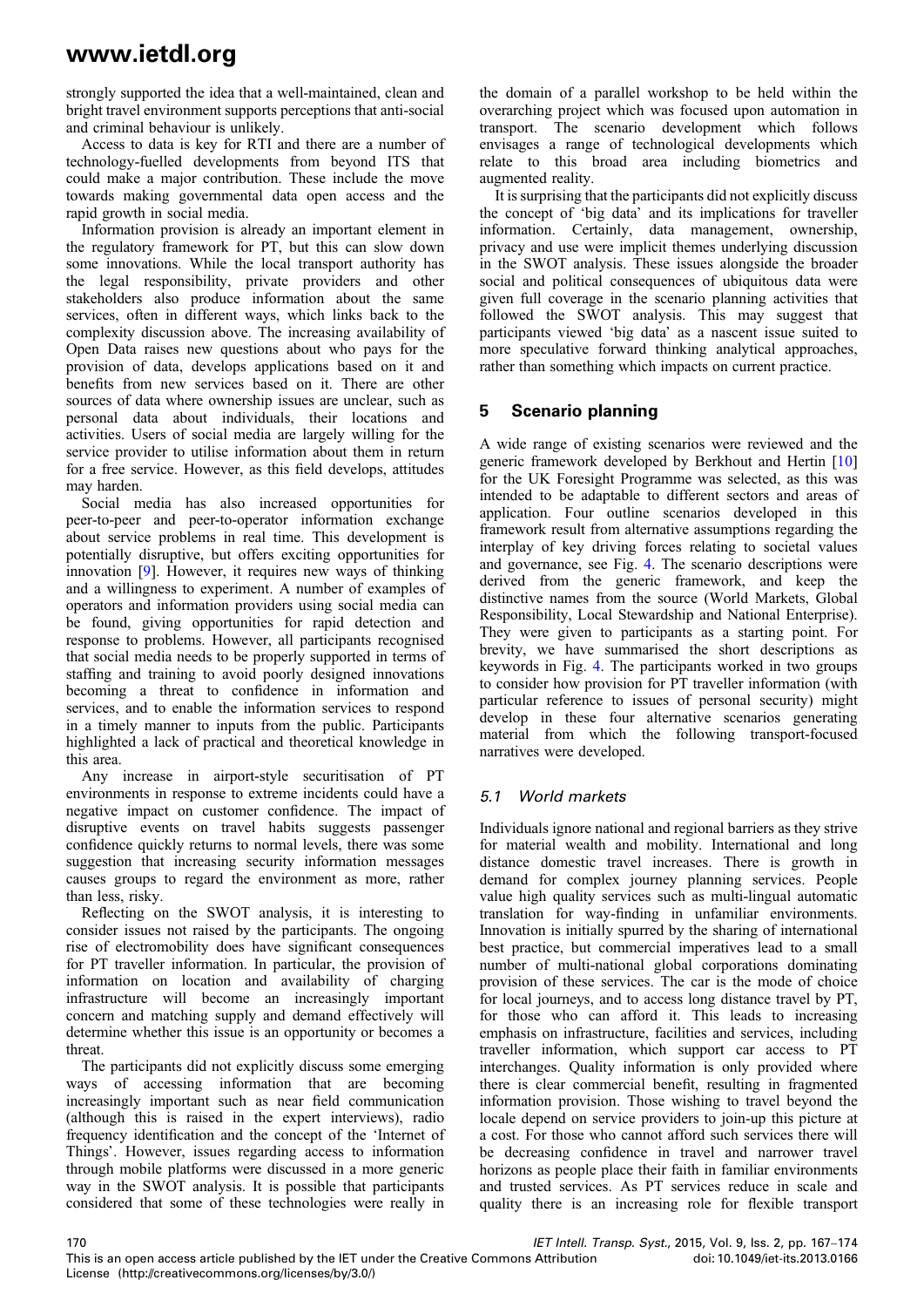<span id="page-4-0"></span>

Governance: autonomy

Fig. 4 Alternative future scenarios condensed from Berkhout and Hertin (2002)

services (FTS) to bridge the gap. These services are commercially driven, facilitating access to key travel generators such as business parks, industrial estates, airports and shopping malls. The desire to maintain independent travel drives growth in alternative models of car ownership and use such as car clubs, car sharing and on-street car hire. However, car clubs and car sharing are less 'open' than in the past, with membership oriented around rigorous profiling and/or pragmatic relationships between trusted peers with shared interests.

Target hardening is an issue of increasing concern. Cars and mobile phones are increasingly secure with access and use controlled by PIN systems and biometric data. Remote device shut down will deter theft, but this shifts the vulnerability from the technology to the owner, increasing violence and intimidation to access their biometric and PIN data. The bespoke information and journey planning services which emerge in this scenario require the collection of sensitive personal data. Secure data storage is a major concern and individuals are reluctant to share information reducing the role of open data. Social media is limited to closed communities of interest managed by trusted service providers. The high monetary value of traveller information means that commercial imperatives prevail over open access to data, reflected in the role played by multi-national corporations in data ownership.

#### 5.2 Global responsibility

Society is highly cohesive and conformist, with a bias towards achieving community-oriented consensus. The population is highly educated, feels secure and trusting of one another. Citizens and businesses are highly taxed, as the social value of public goods, including PT, is recognised and well-supported. The cost of providing services and information is shared between parties to give economies of scale.

Disruptive radicals are rare, but more dangerous because of lower levels of social 'alertness'. Extreme criminality or terrorist acts are deeply shocking to society, but the response is not to impose draconian security controls. The openness of

society and its reliance on open data raises the threat from cyber-attacks, and physical attacks on infrastructure, as there are few barriers to information for the determinedly disruptive. However, policing functions are highly computerised and ubiquitous, with technologies such as CCTV and facial recognition developing to a level at which the cost has reduced. Antisocial behaviour and crime is reported immediately using social media, enabling fast and accurate response and reporting, enabling accurate public perceptions about safety and security in the travel environment.

Public authorities and commercial data holders are committed to making their data available, and work collaboratively, utilising public feedback and government-sponsored standardisation. There is a high level of cooperation between universities and industry, and across sectors, in sharing intellectual property. The use of open data and the cooperative nature of society support the development of shared travel services. The interests of minorities or groups who tend to feel more vulnerable at present are well-provided for in service and information provision, and they feel safe and confident in using PT. There is very little emphasis on the use of cars for local journeys because of community preferences for high air quality standards and low noise, healthy environments, with active travel and/or PT used for work and leisure travel. The well-integrated and multi-modal transport networks are very data heavy, to support operations and traveller information. Social openness leads to innovations in Augmented Reality Technology to find fellow passengers with common interests, to find empty seats on crowded trains, or find carriages that are not deserted so people can gain comfort from not being alone. Direct information about the immediate travel environment is available through community-led social media, for example, people at one end of a train use mobile devices to tell others where there are empty seats.

#### 5.3 National enterprise

Society is motivated by national and individual self-reliance, with PT and related information services characterised by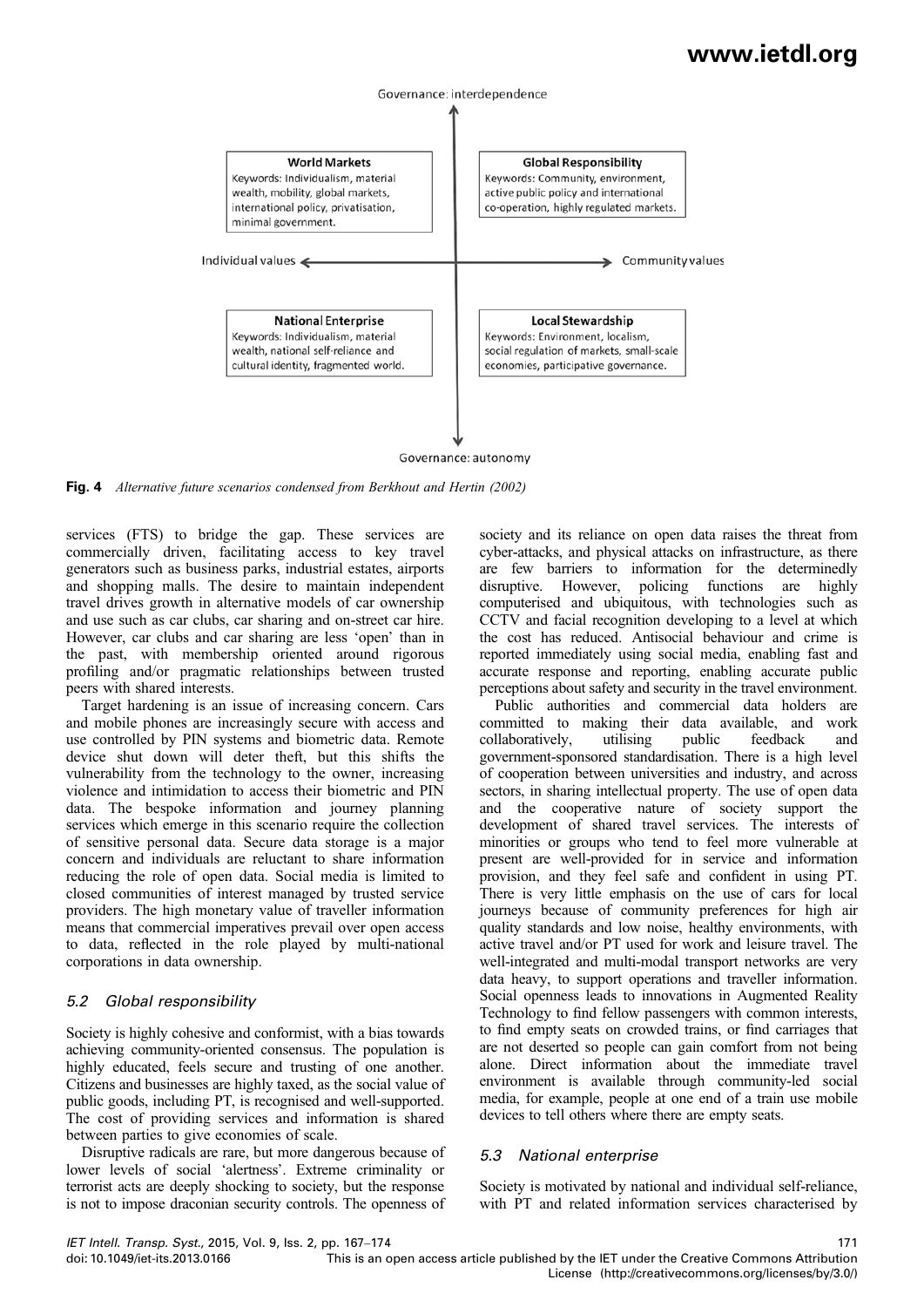fragmentation. Infrastructure and service priorities are oriented around 'homeland' security. Major investment priorities are key national infrastructure such as motorway and national rail networks and major interchanges, designed to link metropolitan centres. There is an emphasis on protecting international borders and gateways such as ports and airports. There is great disparity in investment and service quality between priority and peripheral areas.

Traveller information services are developed at the national level and the absence of global players in the market means that competition does not drive forward innovation and economies of scale. PT and related information services that are not economically viable decline and even disappear. Those that remain only provide information beyond minimal standards when there is clear commercial benefit, for example, to support ticketing or advertising. Fragmented service provision creates a market for systems and services that join-up and co-ordinate to support travellers. A high degree of differentiation in services is available, regulated by pricing. Brokering systems and services play a key role in supporting travel and commercial FTS fill gaps caused by the decline in PT provision. However, the private car remains the travel option of choice for those who can afford it. Infrastructure, services and information to support access to PT by car are investment priorities.

A stark digital divide contributes to wider social polarity. Access to information and services is unequal and the highly prioritised investment in infrastructure and services leaves those at the geographical margins most vulnerable. De-regulated service provision affords very limited protection for the vulnerable. Information provides a critical role in supporting personal security, but quality information is costly because RTI has become valuable as services deploy dynamic fare systems to regulate access. The lack of community support makes information systems particularly important. Mobile technologies act as 'travel buddies' and systems and services become increasingly sophisticated and bespoke. Lack of trust in community and data-sharing cause a decline in social media and open data. Trust is placed in national political and cultural institutions, reflected in the small number of official providers of traveller information. Citizens carry a National Identity SmartCard incorporating biometric and location tracking data as well as banking and ticketing functions. The high degree of surveillance is the main source of security in travel and in the urban public realm. Although predicated on the importance of maintaining homeland security, it also provides reassurance for local travel and day-to-day living.

### 5.4 Local stewardship

Most powers are devolved to local and regional authorities, leading to fragmentation of approaches across national space. Although there is a high level of environmental awareness, it is locally or regionally oriented. Most journeys are highly localised and active travel prevails for health and environmental reasons. This has changed the nature of PT provision, which adapts around a fitter, although older, general population, who have different journey patterns based on using a mix of owned and shared bikes. There is a growth in local bike hire schemes integrated with PT access points. Travel environments are more age-friendly, with better pedestrian routing and lighting, supporting confidence in independent travel. Information provision makes realistic allowances for the walking and cycling segments of journeys. The resultant

network is simpler and easier to understand, making the provision of RTI easier. However, the model of a mix of commercial and subsidised services is much the same as in the present, although substantially based on contracts between the operator and the funder. The services are differentiated to cater for diversity of need, and information provision is similarly fragmented. The significant growth in the number of extremely aged increases the number of mobility-impaired citizens who cannot cycle or walk, and are disadvantaged by the shrinking of local bus networks, making them reliant on bespoke services to access healthcare. Similarly, distinct communities such as students are more dependent on PT for specific activities, such as accessing leisure and returning safely from nights out.

Technology is increasingly used to support home-working, reducing the need for face-to-face meetings, and for commuting. There is a reduction in longer, non-routine trips, but those that are undertaken are supported with good information provision that enables people to cross local and regional boundaries between services and standards with confidence. Local broadcast media increasingly provide RTI about travel conditions in the locality, and digital audio broadcasting (DAB) pushes localised travel information to geo-located mobile devices, enabling travellers to remain up to date and able to adapt journeys, regardless of mode. PT provision provides plenty of space for bicycles on vehicles and better bike storage at interchanges. The local and community-oriented lifestyles reduce threats to personal security, although there is an increase in cycle theft.

## 6 Expert interviews

The empirical material from the workshop is triangulated by seven expert interviews. Two were academics with direct experience working with the transport sector, two work on information provision (one mode-based, one metropolitan transport authority), one works at government level, and two at local authority level. Expert interviews are a technique for accessing specialist technical, process and explanatory knowledge. However, there are few literature sources on the methodological aspects of expert interviewing [[11\]](#page-7-0). Rather than attempt to brief interviewees on the scenario elements of workshops, the approach was to generate further insights around current issues and future drivers, reflecting the first parts of the workshop, to fill gaps and elaborate on the workshop findings. Space allows a brief snapshot of our analysis. We focus on findings relating to the purpose of travel information and technology in relation to our broad definition of personal security. Interview extracts are labelled by work package and interviewee number.

The role of information in providing assurance came out strongly from the interviews, with several participants using the word 'assurance' rather than the more subjective 'reassurance'. Assurance carries connotations that resonate with our concept of personal security as a complex notion, as illustrated by the following interview excerpt, which comes from the transport authority/operator perspective:

you've also got visitors and infrequent users [who] generally pre-plan what they are trying to do but when they get to the stop or location, [by] whatever means of transport they are using, that information gives them assurance, confidence that actually it is working. So that is the personal security, personal safety, in the fact that we do not want people … waiting for a bus at two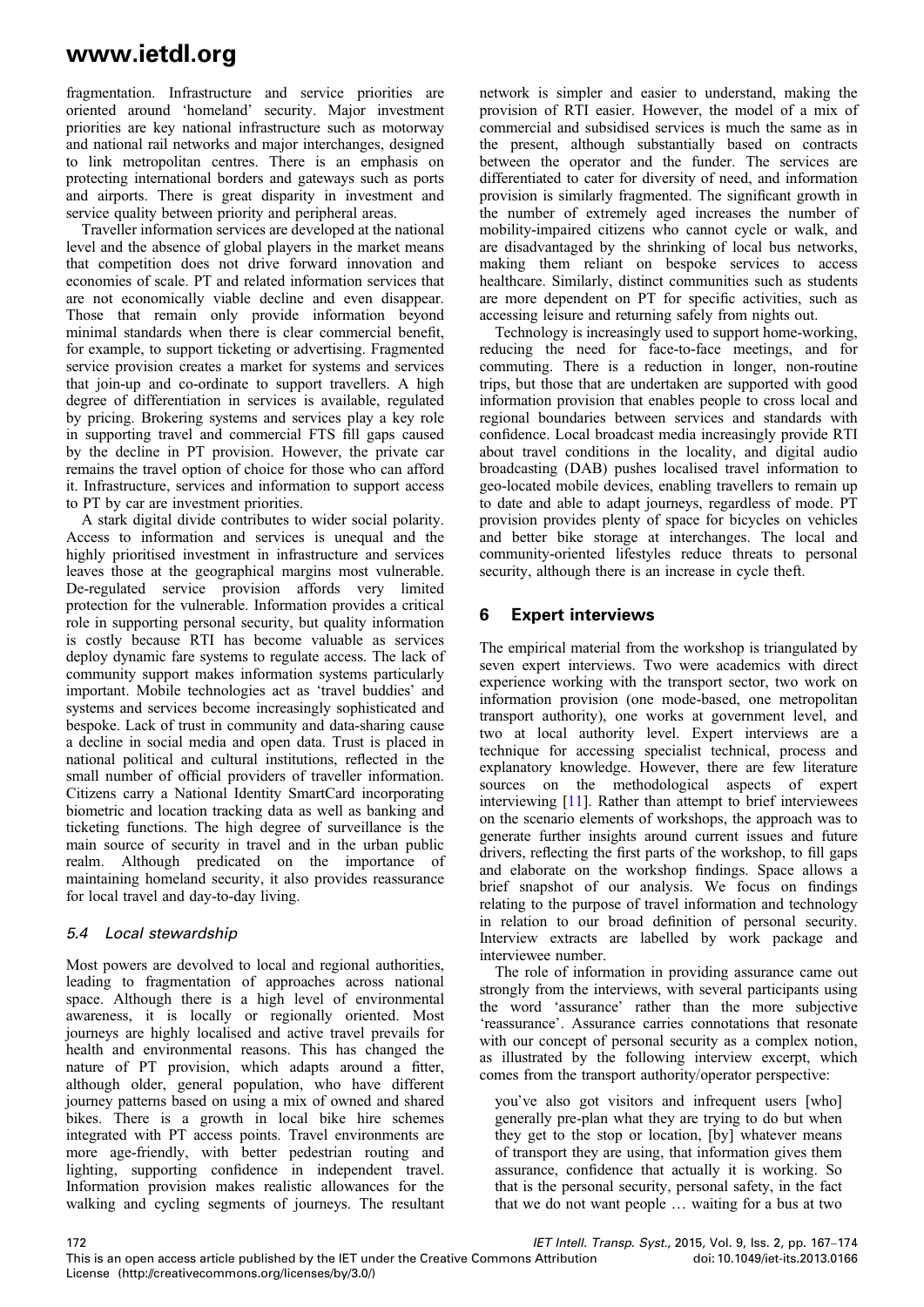o' clock in the morning when it is never arriving … that gives an assurance that if they have not pre-planned they get to a bus and it is not working or something is happening, they know what is happening. (WP1EP4)

From the perspective of a rural transport authority, the focus is on the information challenge posed by bus stops, more than personal security and how new technology is opening up some possibilities that contribute to convenience at least for some:

we maybe do not look at putting in new technology or new information streams for security purposes, but certainly for assurance purposes so [QR codes and NFC] is something we have put in for that. You do not have to be at the stop to use it, once you have used it at the stop you store it in your phone but also there is only so much you can conceivably do on a bit of paper inside of a publicity case … if you want to make it clear and legible … As soon as you get it onto the Smartphone, you can expand … obviously it is not accessible to everybody … Smartphone ownership is on the increase and hopefully that continues. (WP1EP6)

Nevertheless, how this improved quality or focus on assurance might support increasing patronage to embrace those who are not currently PT users is less clear, although it provides a focus for understanding how marketing and travel information are different, but related. Understanding the nature of this relationship clearly becomes more important as the power of the technology develops:

When we get real-time in [name of county], ... we can look at fares information and [Smartphones] are also an ideal platform to sell tickets on as well. So your mobile phone is your one-stop shop so we are quite keen to look at that. (WP1EP7)

However, an academic expert was keen to highlight his view that travel information is not a marketing tool for PT, as without a pre-existing intention to use or consider PT, the information has no persuasive power, although a relationship can be established if the search for information is followed through by a purchase, as revealed by this information provider, who implicitly assumes that confidence is confirmed by purchase:

how we … help achieve our objectives for driving up confidence in rail, driving up rail patronage; it is key to continuously monitor how people actually use our services and how that changes and people's level of satisfaction or dissatisfaction … We do not attempt to measure confidence … our objective in terms of a thing that we measure are increasing ticket sales. Even though we do not sell tickets ourselves there was still £250 million of tickets last year sold through our website. (WP1EP3)

However, the technologies used by operators and passengers alike to deliver, access and feedback into travel information systems are not a foregone conclusion, as rapid innovation in mobile internet and social media is proving. The expert interviewees all stressed that this increases the complexity of information delivery in terms of channels, as there is deepening differentiation between social groups in ability and capacity to access information in different forms. Providing information via new information technologies will not, initially, be cost saving, as adopting new media does not make the older channels obsolete overnight and

the peer-to-operator-to-peer (POP) developments need staff and resource commitments. However, it is clear from interviewees that the new technologies, and the digital data they rely on, enable true innovations, particularly in terms of personalisation. Personalisation of information is identified in the workshops as a key development for an increasingly heterogeneous society, and one which is likely to support confident travel. Individuals accessing travel information and purchasing tickets via the Internet creates opportunities for personalisation through intelligent market analysis of the digital data that is so generated. However, the role of such analysis based on digital data generated by passengers was not specifically mentioned in either the workshops or interviews, although the usefulness of segmentation more generally was understood:

if you were carrying out any segmentation, age would be really significant and within that, somewhere around 35–60 age group, there probably is a lot of variation depending on uptake of technology. (WP1EP5)

More than one interviewee stressed how rapid technological development is shaping behaviour, increasing differences in ability and driving how information is delivered:

When we were first developing Transport Direct the notion of portal was very strong in web parlance, it was pre-Google really, it was making it much easier by putting everything in one place whereas … people are now their own integrators, they take a bit from this website, solve that problem, there is another site that they prefer to solve another problem and they join the bits together. (WP1EP2)

my [16 years old] daughter really does not know how to use timetables very well because she looks up train times online and … she specifies when she is going to go and when she wants to arrive and she obtains a tailored response, it is a timetable but it is a tiny part of a larger timetable … although there are lots of gains with new technology, there are also some losses. (WP1EP5)

These quotations highlight a key contrast between those who have the knowledge to successfully integrate information from different sources to create their own personalisation, and those who skim the surface of the available information without understanding its underlying structure. This latter group could be vulnerable during disruption. Related to these changing skill sets, another expert interviewee highlighted how information might need to be supported through education:

one of the things we have picked up on is travel training. Initially aimed at people with disabilities but it goes wider than that. There are lots of travel training schemes out there. However, we want to encourage more of those … How can you give people confidence to travel, how can you build up their travel horizons? (WP1EP1)

Overall, the interviews give a picture of information provision as an area filled with technological promise, but which is entangled with many other aspects of transport: accessibility, assurance, protection, operations, marketing and so on, demonstrated in the breadth of coverage in each circa one hour interview.